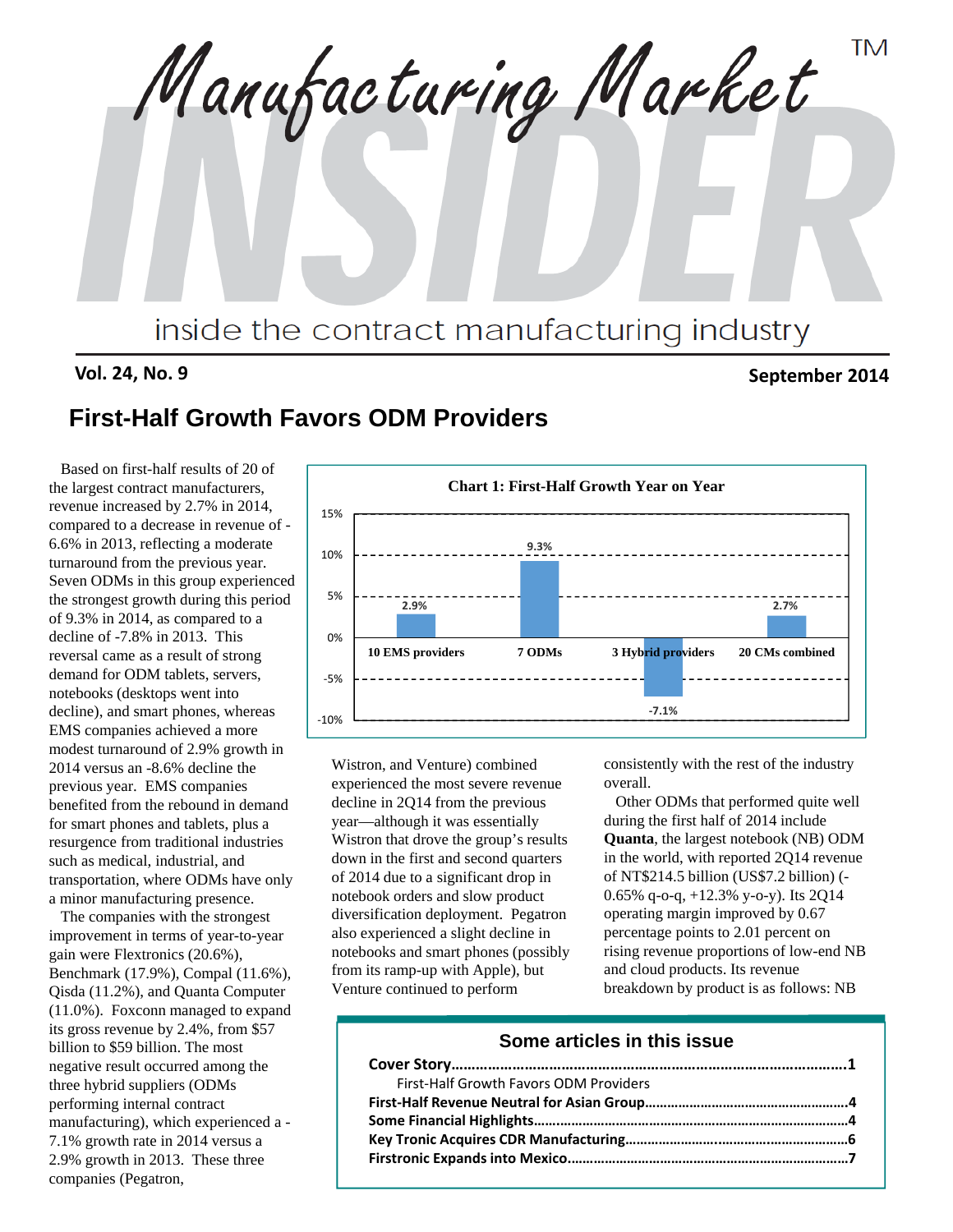| Table 1: Q2 and Six-Month 2014 Results for 20 of the Largest Contract Manufacturers (M US\$ or %) |                     |                    |                           |                         |                         |                       |                                     |                 |                                 |                     |                     |                        |                        |                 |                             |                             |
|---------------------------------------------------------------------------------------------------|---------------------|--------------------|---------------------------|-------------------------|-------------------------|-----------------------|-------------------------------------|-----------------|---------------------------------|---------------------|---------------------|------------------------|------------------------|-----------------|-----------------------------|-----------------------------|
| Company                                                                                           | Primary<br>business | Head/-<br>quarters | <b>Reports</b><br>in US\$ | O2 2014<br><b>Sales</b> | O1 2014<br><b>Sales</b> | Qtr.-<br>qtr.<br>chg. | O <sub>2</sub> 2013<br><b>Sales</b> | Yr. vr.<br>chg. | O <sub>2</sub> 2014<br>Net Inc. | O1 2014<br>Net Inc. | O2 2013<br>Net Inc. | $Q1-2$<br>'14<br>sales | $Q1-2$<br>'13<br>sales | Yr.-yr.<br>chg. | $Q1-2$<br>'14 net<br>profit | $Q1-2$<br>'13 net<br>profit |
| Hon Hai                                                                                           | <b>EMS</b>          | Taiwan             | N <sub>o</sub>            | 29,349                  | 29,495                  | $-0.5$                | 29,900                              | $-1.8$          | 694.9                           | 652.4               | 566.8               | 58,844                 | 57,442                 | 2.4             | 1,347                       | 1,113                       |
| Quanta                                                                                            | <b>ODM</b>          | Taiwan             | No                        | 7,183                   | 7,217                   | $-0.5$                | 6,373                               | 12.7            | 136.2                           | 156.3               | 134.2               | 14,400                 | 12,978                 | 11.0            | 292.5                       | 283.2                       |
| Pegatron                                                                                          | <b>ODM/EMS</b>      | Taiwan             | N <sub>o</sub>            | 7,112                   | 7,313                   | $-2.7$                | 7,081                               | 0.4             | 50.2                            | 91.3                | 46.5                | 14,425                 | 14,358                 | 0.5             | 141.5                       | 123.6                       |
| Compal                                                                                            | <b>ODM</b>          | Taiwan             | No                        | 6,761                   | 5,705                   | 18.5                  | 5,568                               | 21.4            | 79.3                            | $-75.7$             | 46.5                | 12,466                 | 11,171                 | 11.6            | 3.6                         | 91.9                        |
| Flextronics                                                                                       | <b>EMS</b>          | Singapore          | Yes                       | 6,643                   | 6,724                   | $-1.2$                | 5,791                               | 14.7            | 173.9                           | 43.0                | 59.3                | 13,367                 | 11,086                 | 20.6            | 216.9                       | 32.2                        |
| Wistron                                                                                           | <b>ODM/EMS</b>      | Taiwan             | No                        | 4,551                   | 4,207                   | 8.2                   | 5,437                               | $-16.3$         | 40.6                            | 11.4                | 58.1                | 8,757.6                | 10,727                 | $-18.4$         | 52.0                        | 112.0                       |
| Jabil                                                                                             | <b>EMS</b>          | Florida            | Yes                       | 3,786                   | 3,577                   | 5.8                   | 4,196                               | $-9.8$          | 188.3                           | $-38.7$             | 49.8                | 7,363.2                | 8,363                  | $-12.0$         | 149.6                       | 138.3                       |
| Inventec                                                                                          | <b>ODM</b>          | Taiwan             | No                        | 3,513                   | 3,901                   | $-9.9$                | 3,444                               | 2.0             | 49.5                            | 63.3                | 53.7                | 7,414.6                | 6,814                  | 8.8             | 112.8                       | 113.3                       |
| Sanmina                                                                                           | <b>EMS</b>          | California         | Yes                       | 1,605                   | 1,477                   | 8.7                   | 1,489                               | 7.8             | 20.7                            | 20.8                | 18.7                | 3,081.4                | 2,917                  | 5.6             | 41.6                        | 39.9                        |
| Celestica                                                                                         | <b>EMS</b>          | Canada             | Yes                       | 1,472                   | 1,312                   | 12.1                  | 1,495                               | $-1.6$          | 40.9                            | 37.3                | 28.0                | 2,783.9                | 2,868                  | $-2.9$          | 78.2                        | 38.5                        |
| Oisda                                                                                             | <b>ODM</b>          | Taiwan             | N <sub>o</sub>            | 1.114                   | 996.8                   | 11.8                  | 978                                 | 13.9            | 13.9                            | 9.5                 | 19.0                | 2,110.8                | 1,898                  | 11.2            | 23.4                        | $-9.1$                      |
| Cal-Comp<br>Electronics                                                                           | <b>EMS</b>          | Thailand           | No                        | 1.042                   | 969.6                   | 7.4                   | 1,439                               | $-27.6$         | 3.1                             | 4.5                 | 1.0                 | 2,011.2                | 2,461                  | $-18.3$         | 7.7                         | 10.6                        |
| Benchmark<br>Electronics                                                                          | <b>EMS</b>          | Texas              | Yes                       | 716.9                   | 639.3                   | 12.1                  | 607.5                               | 18.0            | 22.2                            | 19.1                | 8.5                 | 1,356.2                | 1,150                  | 17.9            | 41.3                        | 19.9                        |
| Plexus                                                                                            | <b>EMS</b>          | Wisconsin          | Yes                       | 620.5                   | 557.6                   | 11.3                  | 571.9                               | 8.5             | 24.6                            | 18.4                | 23.2                | 1,178.1                | 1,130                  | 4.3             | 43.0                        | 41.2                        |
| Shenzhen Kaifa                                                                                    | <b>EMS</b>          | China              | No                        | 578.6                   | 670.5                   | $-13.7$               | 606                                 | $-4.5$          | 17.3                            | $-18.7$             | 9.0                 | 1,249.1                | 1,201                  | 4.0             | $-1.4$                      | 14.0                        |
| Universal Scientific<br>Industrial                                                                | <b>EMS</b>          | China              | No                        | 564.6                   | 683.0                   | $-17.3$               | 565.1                               | $-0.1$          | 25.7                            | 27.3                | 31.9                | 1,247.6                | 1,265                  | $-1.4$          | 53.0                        | 73.7                        |
| Venture Corp                                                                                      | <b>ODM/EMS</b>      | Singapore          | No                        | 482.2                   | 471.4                   | 2.3                   | 463.4                               | 4.1             | 26.9                            | 24.5                | 23.7                | 953.6                  | 891.0                  | 7.0             | 51.5                        | 46.3                        |
| Kinpo Electronics                                                                                 | <b>ODM</b>          | Taiwan             | N <sub>o</sub>            | 366.7                   | 305.0                   | 20.2                  | 388.1                               | $-5.5$          | 16.7                            | 1.9                 | 9.3                 | 671.7                  | 812.9                  | $-17.4$         | 18.6                        | 11.7                        |
| Amtran Technology                                                                                 | <b>ODM</b>          | Taiwan             | No                        | 191.7                   | 291.3                   | $-34.2$               | 214.9                               | $-10.8$         | 11.5                            | 10.8                | 8.3                 | 483.1                  | 444.9                  | 8.6             | 22.3                        | 9.7                         |
| <b>Ability Enterprise</b>                                                                         | <b>ODM</b>          | Taiwan             | No                        | 171.6                   | 223.1                   | $-23.1$               | 236.5                               | $-27.5$         | $-6.7$                          | 3.9                 | 3.4                 | 394.7                  | 589.3                  | $-33.0$         | $-2.8$                      | 10.8                        |
| Total/avg.                                                                                        |                     |                    |                           | 77,822                  | 76,736                  | 1.4                   | 76,846                              | 1.3             | 1,630                           | 1,063               | 1,199               | 154,559                | 150,567                | 2.7             | 2,692                       | 2,314                       |
| Total/avg. without Hon Hai                                                                        |                     |                    |                           | 48,474                  | 47,241                  | 2.6                   | 46,945                              | 3.3             | 935                             | 411                 | 632                 | 95,715                 | 93,125                 | 2.8             | 1,345                       | 1,202                       |

Results in non–US currencies were converted to US dollars by applying a three-month average exchange rate for the corresponding quarter. Average exchange rates were based on monthly 2014 and 2013 data from the US Federal Reserve. Company net profits shown here are attributable to shareholders. Net profit totals are approximate because not all companies follow the same accounting standard.

65%, all-in-one (AIO) 10–15%, cloud 15%, and others 5–10%. Quanta's major NB clients are **HP** (US), **Apple** (US), **Asustek** (Taiwan), and **Acer** (Taiwan), reflecting a confusing mix of manufacturing capacity among OEM/ODM and hybrid EMS suppliers. Quanta's cloud products include servers and tablets. Major server clients include **Google** (US), **Facebook** (US), **Amazon** (US), and many ISPs (Internet service providers) in China. Its branded clients include **Dell**, **NEC**, and **Siemens**, among others. Its white-box server accounts for 70–80% of Quanta's server shipment, and the figure is likely to climb further with the growth in digital data. The end of Windows XP support has boosted a PC replacement trend.

Supplemented by order concentration among branded clients, Quanta's 2Q14 NB shipment reached 11.5 million units (+9.5% q-o-q, +11.7% y-o-y). Cloud server business will likely be another area of long-term growth; to capitalize on this, Quanta has set up server service offices in Beijing and Shanghai and plans to expand to more locations, including Guangzhou, Shenzhen, and others.

**Compal** is another leading player and one of the leading notebook (NB) PC ODM suppliers in Taiwan. Its major clients include **Dell, Hewlett-Packard, Toshiba, Acer,** and **Lenovo**. Of the top NB ODMs, Compal has the highest NB exposure, at close to 89%, according to its annual reports. It reported

consolidated 2Q14 sales of NT\$202 billion (US\$6.8 billion) (up 18% q-o-q and 21% y-o-y) and net profit of NT\$2,481 million (+78% y-o-y). Gross margin declined to 3.9% in 2Q14 from 4.3% in 1Q14, and operating margin increased to 1.4% in 2Q14 from 1.3% in 1Q14.

The third major player, **Inventec,** reported 2Q14 sales of NT\$105 billion (US\$3.5 billion) (-10% q-o-q/+1.6%). Gross profit was NT\$5.5 billion (US\$186 million), down 13.8% q-o-q and up 9.5% y-o-y. While its gross margin came in at 5.3%, as improved from 1Q's 5.0%, this is mainly due to lower NB sales contribution. Inventec announced a NT\$2.2 billion capacity expansion at its Nanjing factory in April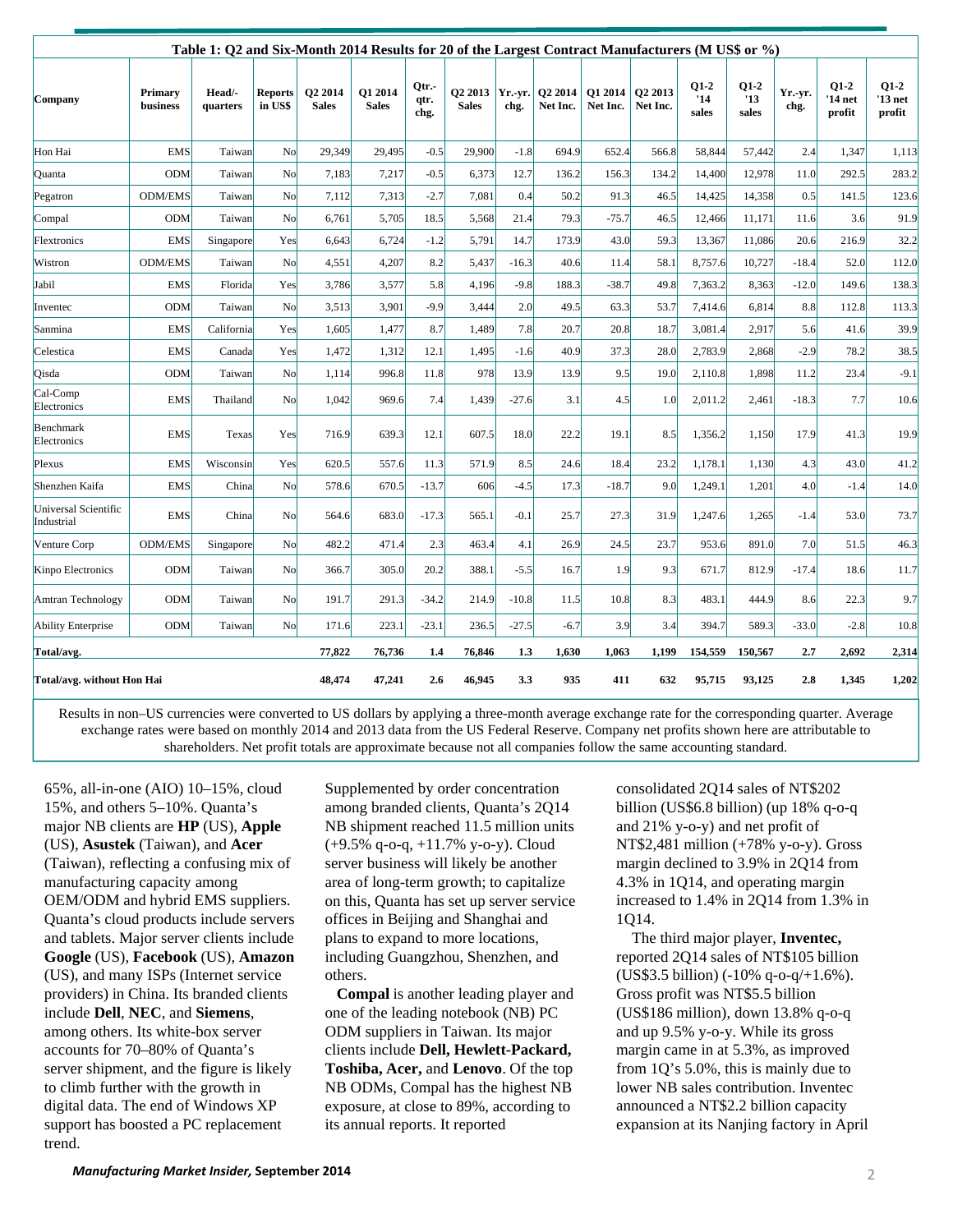which caters mainly to its China (**Xiaomi**) and Japan smart phone customers. Besides this, the company announced another expansion plan in June, which is mainly for Xiaomi, as it recently raised its 2014 smart phone shipment guidance from 40 million to 60 million (compared to 20 million in 2013) and the company reported that shipments would further increase to 100 million units in 2015.

The fourth largest ODM player, **Qisda** DMS (Design and Manufacturing Services), entered the top two position worldwide in 2013 with increased market shipment and market share. It reported 2Q14 revenue of NT\$33.4 million (US\$1.1 billion), an increase of 13.7 percent on a year-overyear basis (11.7% in US dollars).

The fifth ODM placed in the group is **Kinpo Electronics,** whose only reportable segment was Consumer Electronics Production. The business engages mainly in design and manufacturing of

calculators/computers, web-based communications, computer-related items, and storage products. The company reported 2Q14 revenue of NT\$ 14.6 billion (US\$487 million), an increase of 12.7% compared to the same period a year ago (an increase of 33% in US dollars).

Another ODM supplier, **Ability Enterprise Co.**, is principally engaged in the design, manufacture, and distribution of optoelectronic products. It achieved the most negative result of the group. The company's main product portfolio consists of price-sensitive digital still cameras (DSCs), digital videos (DVs), and camera modules. It reported 1Q14 revenue of NT\$5.1 billion (US\$172 million), a decline of 28 percent compared to the same period a year earlier (-27.4% in US dollars).

A final company tracked in our ODM group is **Amtran Technology,** which is principally engaged in the manufacture and distribution of digital televisions as well as monitors. The company's products portfolio consists of liquid crystal display (LCD) monitors, LCD/light emitting diode (LED) televisions, sound bars, streaming boxes (which serve wireless Internet TVs),

And portable speakers, among others. It reported 2Q14 revenue of NT\$4.3 billion (US\$144 million), which declined by 36 percent compared to the same period a year earlier (-36% in US dollars).

These are the seven companies that *MMI* has identified so far as having established substantial ODM electronics manufacturing businesses. By first-half revenue, the ODM providers comprise the second largest group of the three groups into which the 20 CMs are segmented. Sales of the hybrid CMs totaled \$24 billion, or 16% of the combined sales of the group. By far the largest share of total sales—60%—derive from the EMS group, while ODMs generated the remaining 24% of the total. (See Chart 2.)

First-half sales of the 20 CMs amounted to \$154.5 billion, increased 2.7% year over year. *MMI* believes that this figure can be used as a proxy for the board- and system-level outsourcing space, since these 20 companies account for the vast majority of revenue from the space. **Hon Hai Precision Industry**, the EMS giant, did not influence this result in any significant way (an increase of almost \$1.5 billion from the previous year), probably as a result of the redistribution of Apple's subcontractors. Otherwise the figure might have been higher for Hon Hai, but not the total result.

Of the 20 CMs, 7 experienced firsthalf sales declines in US dollars ranging from slight to rather severe. Five companies endured double-digit decreases, including ODMs **Ability Enterprise** and hybrid provider **Wistron**, suffering declines of over 25% (previously mentioned in US dollars) from a year earlier. Of the 13 CMs that raised their first-half sales versus a year ago, just five—**Quanta, Compal, Flextronics, Qisda,** and **Benchmark Electronics**—achieved double-digit growth (Table 1, p. 2). **Flextronics** separated itself from the other CMs with a 20.6% gain.

For the first six months, the 20 CMs together earned net income of approximately \$2.7 billion.

(Net income was approximate because not all companies follow the same accounting rules.) Net profit increased to about 16.3% year on year, in line with the aforementioned sales increase of 2.7%. However, unlike the ODM and hybrid contingents, the EMS group improved its net income from a year earlier (Table 2, p. 4). On the other hand, first-half net margin for the EMS group came in at about 2.1%, compared with about 1.2% for the ODM group and 1.01% for the hybrids. Hon Hai contributed some 50.1% of total net income for the first half, while accounting for 37% of sales.

Second-quarter revenue for the entire group totaled \$78 billion, up 1.4% from the prior quarter and increased by 1.3% from the year-ago period. Sequential increases on the part of 11 CMs outweighed declines produced by the others. Five companies, **Celestica, Qisda, Benchmark Electronics, Plexus,** and **Kinpo Electronics**, sported doubledigit gains. Excluding **Hon Hai**, sequential growth in Q2 was a positive 2.6%.

In the year-on-year comparison, Q2 increases from 10 companies more than offset decreases by 10 CMs. Four CMs



faced two-digit drops in their revenue (expressed in US dollars), with Ability and Cal-Comp Electronics showing the worst declines (Table 1). Compal Electronics stood out with its 21.4% growth in Q2.

In Q2, the EMS group's revenue fell 0.6%, while the hybrid group's revenue dropped 6.4%. By contrast, Q2 sales of the ODM group increased 12.2%. When compared with the prior quarter, the ODM group's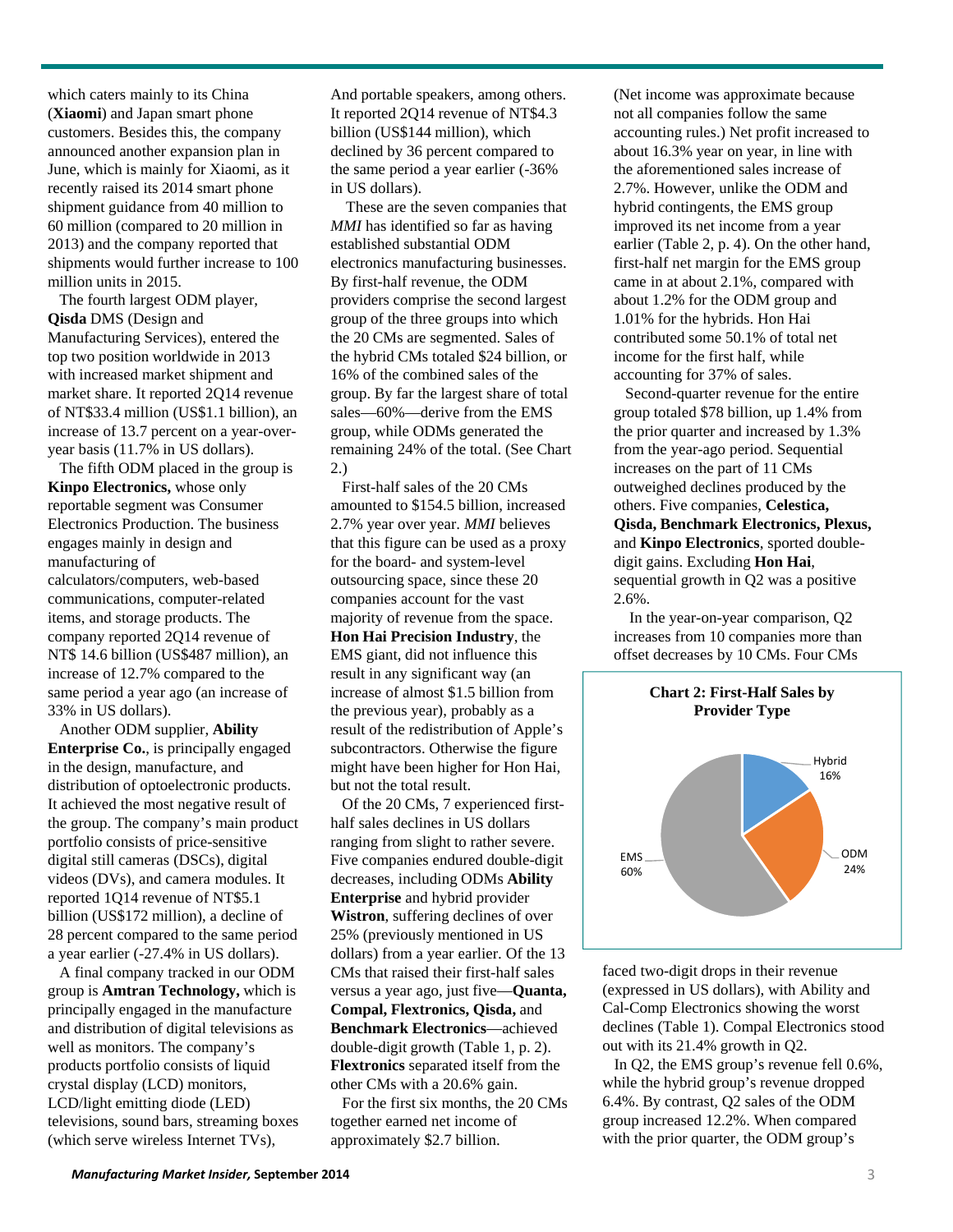sales rose 3.5%, a far better result than the 0.6% increase of the EMS group or the 1.3% increase of the hybrid group (Table 2).

Q2 net income for the group of 20 was approximately \$1.6 billion, up from about \$1.06 billion in the previous quarter but down from about \$1.19 billion a year earlier. Net income increased to about 36% year over year, a much better outcome than the Q2 sales increase of 1.4%. 15 CMs boosted their net income from a year ago, but this combined effort was not enough to counter the declines for the other providers. Without Hon Hai, the increase in Q2 net income would have been about 48% year on year.

# *First-Half Revenue Neutral for Asian Group*

A group of 10 large and mid-sized EMS providers based in Asia produced firsthalf sales revenue that nearly mirrored the previous year, suggesting a small recovery from the previous year. Firsthalf revenue for the 10 Asia-based providers totaled \$6.9 billion, down from \$7 billion in the year-ago period. For the first six months, increases at seven EMS providers outweighed declines at three others. Five players—**Integrated Micro-Electronics, SVI, Pan-International, WKK International,** and **Wong's International Holdings**—chalked up double-digit increases (in US dollars). On the other hand, one player, **Cal-Comp Electronics,** had revenue decline by two-digit percentages (Table 1A, p. 5). Two of the 10 Asian providers, **WKK** and **Wong's International Holdings**, report results only on a half-year basis. For the remaining eight players, sales for 2Q14 amounted to \$3.1 billion, down 2.4% sequentially but down 9.7% year

over year. All but two of the eight providers increased their sales from the prior quarter, and two of them— **PCI** and **Pan-International** achieved double-digit gains (Table 1A). In Q2, the eight providers together earned net income of approximately \$90 million for a net margin of about 2.8%, which was a substantial improvement from the previous quarter's net income of \$51 million. (Net income was approximate because not all companies follow the same accounting rules.) The highest net margins in the quarter were turned in by **SVI** at 11.3% and **Venture** at 5.6%. Collectively, net income increased about 20.5% sequentially and this group reported a 2.4% decline in sales from the prior quarter.

Sequential net income declines at four companies more than offset gains at three others. But on a year-overyear basis, combined Q2 net income for the eight companies grew, though sales declined. Net income rose about 20.5%, compared with a sales decline of 9.7%. Significant profit growth at **Integrated Micro-Electronics** and **Cal-Comp Electronics** drove the increase. For the first six months, net income of the eight providers totaled approximately \$141 million for a net margin of about 2.2%.

#### **Some Financial Highlights**

The expansion strategy of **Integrated Micro-Electronics, Inc. (IMI)** appears to be working; the company recorded first-half 2014 sales of \$431 million, up by 23 percent from \$350 million for the same period in 2013, mainly driven by increased demand from customers in the telecommunications infrastructure,

automotive electronics, and storage device markets.

Net income reported for the first half was \$11.3 million, more than five times 2013's first-half profit of \$2.1 million.

IMI China's first-half revenues of \$161 million represent a 32 percent increase from last year's, boosted by volume expansion for main customers in the telecommunications segment.

The China EMS operations contributed 37 percent to IMI's total first-half 2014 revenues. The sustained expansion of the automotive business in IMI's factories in Eastern Europe has resulted in the company's Europe and Mexico operations generating combined revenues of \$138 million, an 18 percent increase year over year.

IMI's EMS operations in the Philippines posted \$110 million in revenues, a 25 percent year-on-year growth due mainly to a robust storage device assembly business and an upsurge in automotive electronics business. The company ranked 8th worldwide in automotive-related EMS assemblies in 2013, according to market research published by *New Venture Research Corp.*, and ranked 21st based on the top 50 EMS suppliers from *MMI*'s 2014 market survey.

Meanwhile, IMI's power semiconductor company, **PSi Technologies, Inc.,** recorded \$22.1 million in revenues, slightly lower than last year's by 4 percent.

The company's revenues for the second quarter of 2014 of \$225 million sequentially increased by 9 percent from \$206 million the preceding quarter. The net income of \$6.3 million represents a 25 percent sequential increase, and it is more than three times that for the same period in 2013.

|                | Table 2: Comparing Results Where Companies are Grouped by Primary Business (M US\$ or %)         |                 |                 |                      |                 |                 |                         |                         |                         |                        |                        |                 |                           |                             |
|----------------|--------------------------------------------------------------------------------------------------|-----------------|-----------------|----------------------|-----------------|-----------------|-------------------------|-------------------------|-------------------------|------------------------|------------------------|-----------------|---------------------------|-----------------------------|
| No. of<br>COS. | Primary<br>business                                                                              | Q2 '14<br>sales | Q1 '14<br>sales | Qtr.<br>qtr.<br>chg. | Q2 '13<br>sales | Yr. yr.<br>chg. | Q2 '14<br>net<br>profit | Q1 '14<br>net<br>profit | Q2 '13<br>net<br>profit | $Q1-2$<br>'14<br>sales | $Q1-2$<br>'13<br>sales | Yr. yr.<br>chg. | Q1-2<br>'14 net<br>profit | $Q1-2$<br>'13 net<br>profit |
| 10             | <b>EMS</b>                                                                                       | 46.375.8        | 46.105.7        | 0.6                  | 46.661.3        | (0.6)           | 1,211.5                 | 765.5                   | 796.2                   | 92,481.5               | 89.882.0               | 2.9             | 1,977.0                   | 1,521.1                     |
| 7              | <b>ODM</b>                                                                                       | 19.301.3        | 18.639.7        | 3.5                  | 17,203.0        | 12.2            | 300.4                   | 170.0                   | 274.4                   | 37.941.0               | 34.708.9               | 9.3             | 470.5                     | 511.4                       |
| 3              | ODM/EMS                                                                                          | 12.145.3        | 11.991.1        | 1.3                  | 12.981.4        | (6.4)           | 117.6                   | 127.3                   | 128.2                   | 24.136.4               | 25.976.0               | (7.1)           | 244.9                     | 281.9                       |
| 20             |                                                                                                  | 77.822.4        | 76.736.5        | 1.4                  | 76.845.7        | 1.3             | 1,629.5                 | 1.062.9                 | 1,198.8                 | 154.558.9              | 150.566.9              | 2.7             | 2.692.4                   | 2.314.4                     |
|                | Net profit totals are approximate because not all companies follow the same accounting standard. |                 |                 |                      |                 |                 |                         |                         |                         |                        |                        |                 |                           |                             |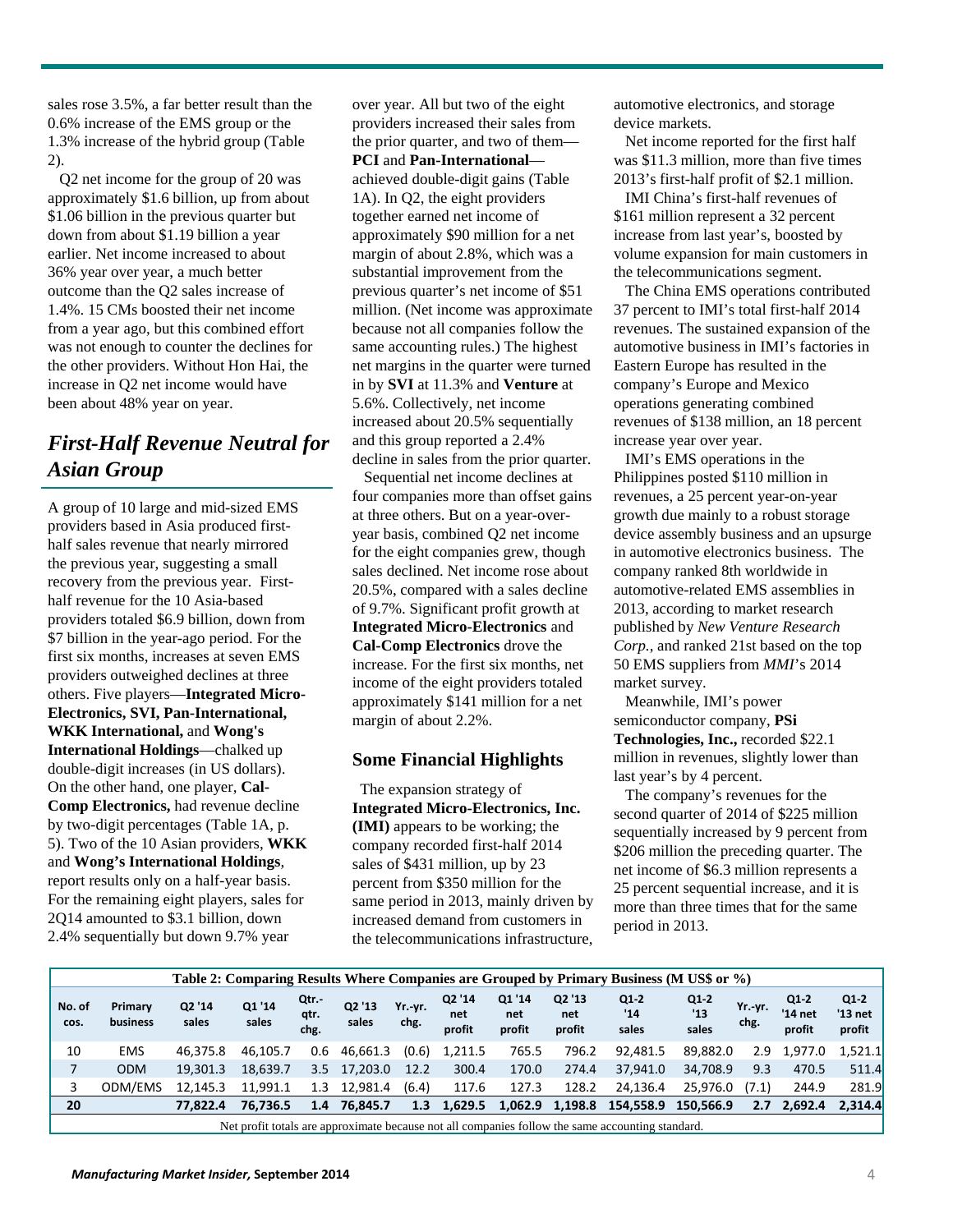At **PCI Limited**, sales for its fiscal Q4 ended June 30 totaled \$46.5 million, as revenue increased 2.8 percent compared to the same period last year. The improvement in 4Q14 was mainly driven by increases in revenue from EMS activities, estate management, and rental income activities.

For the fiscal year 2014, the company reported revenues of \$179 million, wherein revenues decreased by 2.7% from last year. Gross profit for the year was \$17.4 million, or 14.5 percent higher than the previous year. This was due to improvement in cost of sales. Foreign exchange loss was \$0.55 million versus a gain the previous year of \$0.39 million.

Of the \$179 million in total revenue, 97.4 percent (\$174 million) was contributed by the EMS segment of the company, which declined by 2.7 percent compared to last year.

**SVI** rang up Q2 sales of 2.25 billion baht (US\$70 million), 20 percent above the prior quarter's level and a 7 percent increase from the previous quarter. Revenue for the first half of 2014 amounted to \$134 million. Q2 net income amounted to 272 million baht (US\$8.47 million), which increased by 74 percent compared to the same period last year.

Out of US\$134 million revenue in



the first half of 2014, the industrial products division contributed US\$50 million, niche products reported US\$76 million, medical products contributed US\$7 million, and communication component products contributed US\$1 million.

**Universal Scientific Industrial**, the EMS unit of publicly held **Advanced Semiconductor Engineering**, generated Q2 revenue of NT\$20,509 million (US\$685 million), up by 45% year over year and down by 4% sequentially. Cost of revenues was NT\$18,468 million (US\$616 million), up by 47% year over year and down by 4% sequentially. Gross margin increased to 10.0% in 2Q14 from 9.6% in 1Q14. Operating income for the quarter totaled NT\$692 million (US\$23 million), down from NT\$833 million

(US\$27.8 million) in the previous quarter. Operating margin decreased to 3.4% in 2Q14 from 3.9% in 1Q14.

Communications products accounted for 44% of its total net revenues from EMS operations, down by 4 percentage points from the previous quarter. Computing products accounted for 24% of its total net revenues from EMS operations, up by 2 percentage points from the previous quarter. Consumer products accounted for 11% of its total net revenues from EMS operations, up by 1 percentage point from the previous quarter. Industrial products accounted for 12% of its total net revenues from EMS operations, remaining the same as the previous quarter. Automotive products accounted for 8% of its total net revenues from EMS operations,

|                                          |                   |                         |        |                 |                      |                         |         |               |                                | Table 1A: Six-Month 2014 Results for 10 Asia-Based EMS Providers (M US\$ or %) |                        |                        |                 |                             |                             |
|------------------------------------------|-------------------|-------------------------|--------|-----------------|----------------------|-------------------------|---------|---------------|--------------------------------|--------------------------------------------------------------------------------|------------------------|------------------------|-----------------|-----------------------------|-----------------------------|
|                                          | Head-<br>quarters | Report Q2'14<br>in US\$ | sales  | Q1 '14<br>sales | Qtr.<br>qtr.<br>chg. | Q2 '13 Yr. yr.<br>sales | chg.    | net<br>profit | Q2 '14 Q1 '14<br>net<br>profit | Q2 '13<br>net<br>profit                                                        | $Q1-2$<br>'14<br>sales | $Q1-2$<br>'13<br>sales | Yr. yr.<br>chg. | $Q1-2$<br>'14 net<br>profit | $Q1-2$<br>'13 net<br>profit |
| Cal-Comp Electronics                     | Thailand          | No                      | 1041.6 | 969.6           | 7.4                  | 1438.6                  | $-27.6$ | 3.1           | 4.5                            | 1.0                                                                            | 2011.2                 | 2461.0                 | $-18.3$         | 7.7                         | 10.6                        |
| Shenzhen Kaifa                           | China             | <b>No</b>               | 578.6  | 670.5 -13.7     |                      | 606.0                   | $-4.5$  | 17.3          | $-18.7$                        | 9.0                                                                            | 1249.1                 | 1201.0                 | 4.0             | $-1.4$                      | 14.0                        |
| Universal Scientific Industrial          | China             | No                      | 564.6  | 683.0 -17.3     |                      | 565.1                   | $-0.1$  | 25.7          | 27.3                           | 31.9                                                                           | 1247.6                 | 1264.9                 | $-1.4$          | 53.0                        | 73.7                        |
| Venture                                  | Singapore         | <b>No</b>               | 482.2  | 471.4           | 2.3                  | 463.4                   | 4.1     | 26.9          | 24.5                           | 23.7                                                                           | 953.6                  | 891.0                  | 7.0             | 51.5                        | 46.3                        |
| Integrated Micro-Electronics             | Philippines       | Yes                     | 225.2  | 205.7           | 9.5                  | 185.7                   | 21.3    | 6.1           | 4.8                            | 1.2                                                                            | 431.0                  | 350.5                  | 23.0            | 10.9                        | 0.8                         |
| Pan-International<br>Industrial          | Taiwan            | <b>No</b>               | 135.2  | 117.5           | 15.1                 | 118.0                   | 14.6    | 2.4           | $-0.9$                         | 1.5                                                                            | 252.7                  | 217.2                  | 16.3            | 1.5                         | 3.3                         |
| <b>SVI</b>                               | Thailand          | No                      | 69.5   | 65.5            | 6.1                  | 60.5                    | 15.0    | 7.8           | 8.0                            | 6.1                                                                            | 135.0                  | 115.5                  | 17.0            | 15.8                        | 13.7                        |
| PCI                                      | Singapore         | Yes                     | 46.6   | 38.5            | 20.9                 | 45.3                    | 2.8     | 0.6           | 1.4                            | 0.3                                                                            | 85.1                   | 85.9                   | $-1.0$          | 2.1                         | 0.5                         |
| Subtotal/avg.                            |                   |                         | 3143.5 | 3221.8          | $-2.4$               | 3482.6                  | $-9.7$  | 89.9          | 51.0                           | 74.6                                                                           | 6365.3                 | 6586.9                 | $-3.4$          | 141.0                       | 162.8                       |
| <b>WKK</b> Interna-<br>tional (Holdings) | Hong Kong         | <b>No</b>               |        |                 |                      |                         |         |               |                                |                                                                                | 335.0                  | 241.0                  | 39.0            | 3.2                         | 3.3                         |
| Wong's International<br><b>Holdings</b>  | Hong Kong         | No                      |        |                 |                      |                         |         |               |                                |                                                                                | 243.4                  | 219.0                  | 11.1            | 9.3                         | 3.7                         |
| Six-month total/avg.                     |                   |                         |        |                 |                      |                         |         |               |                                |                                                                                | 6943.7                 | 7046.9                 | $-1.5$          |                             |                             |

Results in non–US currencies were converted to US dollars by applying a three-month average exchange rate for the corresponding quarter, except for the two Hong Kong-based companies, whose results were converted by using six-month average exchange rates. Average exchange rates were based on monthly 2014 and 2013 data from the US Federal Reserve. Company net profits shown here are attributable to shareholders. Net profit totals are approximate because not all companies follow the same accounting standard. Fabrinet (Thailand) has been excluded from this list due to non-availability of its latest financial results because of an ongoing accounting investigation at the company.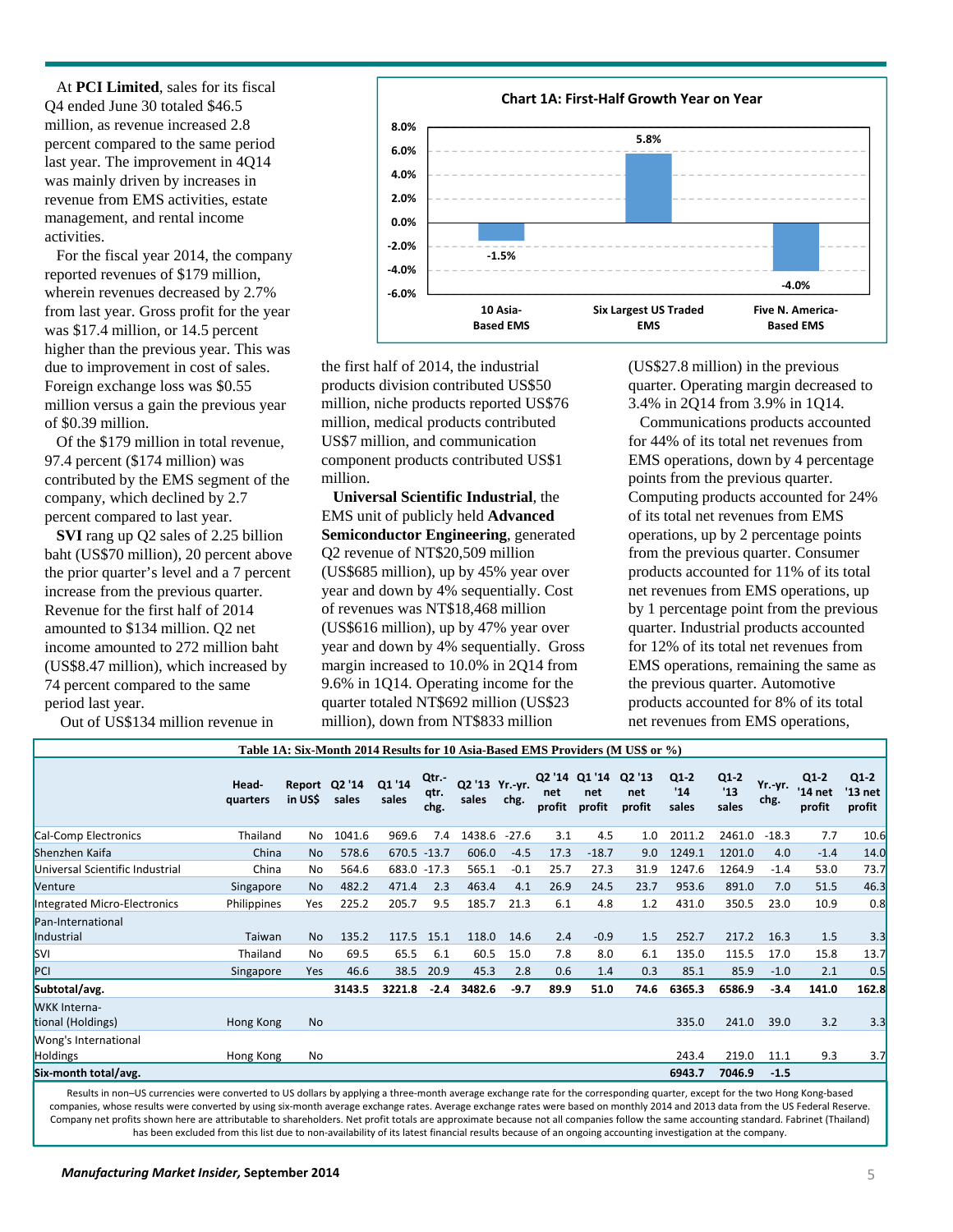up by 1 percentage point from the previous quarter.

For the EMS division, the five largest customers together accounted for approximately 71% of its total net revenues in 2Q14, compared to 61% in 2Q13 and 73% in 1Q14. There were two customers that accounted for more than 10% of total net revenues in 2Q14.

**Venture** posted Q2 sales of S\$601 million (US\$480 million) for the quarter ended 30 June 2014, a slight increase of 2.3 percent compared to the corresponding quarter of the prior year. The Test &

Measurement/Medical/Others segment and the Networking & Communications segment registered year-on-year revenue growth of 18.4 percent and 4.6 percent, respectively.

This improvement was offset by the year-on-year revenue decline in other segments, namely computer peripherals and data storage (-17.9%), retail store solutions and industrial products (- 2.8%), and printing and imaging (- 5.7%).

Q2 profit attributable to shareholders was S\$33.5 million (US\$26.7 million), an increase of 11.6 percent compared to the corresponding quarter of last year.

For the first six months of 2014, **WKK International (Holdings)** reported sales of HK\$2.6 billion (US\$335 million), representing a decrease of approximately 2% compared to the same period last year. However, the Group registered a profit attributable to shareholders of HK\$25.2 million (US\$3.2 million) for the first half of 2014 as compared to a profit attributable to shareholders of HK\$7.6 million (US\$0.9 million) for the same period last year, mainly due to a profit of HK\$23.9 million (US\$3 million) on the disposal of a property in Singapore recorded earlier this year.

The sales of the Group's Industrial Product Trading division grew by approximately 8% to HK\$0.8 billion (US\$103.2 million) in the first half of 2014, compared to the same period last year. However, the division's operating profit overall decreased by approximately 39.9%, mainly due to the tough market environment for the division. Whilst the PCB-related

Products Sales division performed excellently, the operations in Taiwan recorded a significant drop in operating profit. The operations in the PRC incurred operating losses in the first half of this year.

The Group's OEM Manufacturing division registered sales of HK\$1.7 billion (US\$219.3 million) during the first half of 2014. This represented a decline of approximately 7% and as a result, the division's operating profit decreased by approximately 22% compared to the same period last year.

For the first six months ended 30 June 2014, **Wong's International Holdings**  reported sales of HK\$1,886.6 million (US\$243.4 million), representing an increase of HK\$184.8 million (US\$23.8 million) or 10.9%, as compared to HK\$1,701.7 million (US\$219.5 million) for the corresponding period last year. Operating profit for the six months ended 30 June 2014 was HK\$72.3 million (US\$9.3 million), or 3.8% of revenue, as compared to HK\$40.1 million (US\$5.1 million), or 2.3% of revenue, for the corresponding period last year. The increase in operating profit was driven by growth in sales revenue, which was impacted by an impairment loss on intangible assets and a decrease in the surplus from investment properties valuation.

Wong's operates two divisions: EMS and ODM. The EMS division reported first-half revenue of HK\$1,881 million (US\$243 million), representing an 11.0% increase as compared to HK\$1,695 million (US\$219 million) for the corresponding period last year. Revenue for the manufacturing plant in Shenzhen increased by 18.2%, while the plant in Suzhou was slightly down, by 1.0%, as compared to the corresponding period for financial year 2013. The segment profit attributable to the EMS division was HK\$99.3 million (US\$12.8 million), a 144.1% increase as compared to the HK\$40.7 million (US\$5.2 million) for the corresponding period last year.

Revenue for the ODM division for the six months ended 30 June 2014 was HK\$5.5 million (US\$0.7 million), as compared to the HK\$6.8 million (US\$0.8 million) for the corresponding

period last year.

**Pan-International Industrial**, a vertically integrated affiliate of EMS giant **Hon Hai Precision Industry**, turned in Q2 sales of NT\$4.04 billion (US\$135 million), higher than in the same period last year by 14.4%. Q2 gross profit amounted to NT\$358.3 million, down 32% year over year, while net income equaled NT\$73 million (US\$2.4 million), increased from NT\$43.4 million (US\$1.4 million) in the same period a year ago.

First-half revenue of NT\$7.58 billion (US\$253.3 million) increased 16.3% year over year (16.3% in US dollars).

At **Cal-Comp Electronics**, 2Q14 sales of 33.8 billion baht (US\$1.04 billion) were down 24.2% year over year (-25.2% in US dollars), and firsthalf sales of US\$2.01 billion fell 18.3% year over year in US dollars. The company produced Q2 net income of 101 million baht (US\$3.1 million), an increase of 232 percent year over year (210% in US dollars).

Reported first-half net income was 246 million baht (US\$7.6 million) on sales of 65 billion baht (US\$2 billion).

# *Company News*

*Latest Acquisitions*…**Key Tronic Corp.** (Spokane, WA) announced that it has signed a definitive agreement and completed the acquisition of **CDR Manufacturing, Inc.** (Fayetteville, AR) (dba Ayrshire Electronics) for \$46.9 million in cash. CDR has annual revenue of approximately \$120 million and provides printed circuit board assembly and other EMS services to a diversified customer base, including a number of large multinational companies. It operates manufacturing facilities in Minnesota, Arkansas, Mississippi, Kentucky, and Mexico. The acquisition will expand Key Tronic's diverse footprint by adding facilities in four locations in the US and adding a second plant in Mexico in Reynosa to supplement Key Tronic's Juarez manufacturing operation with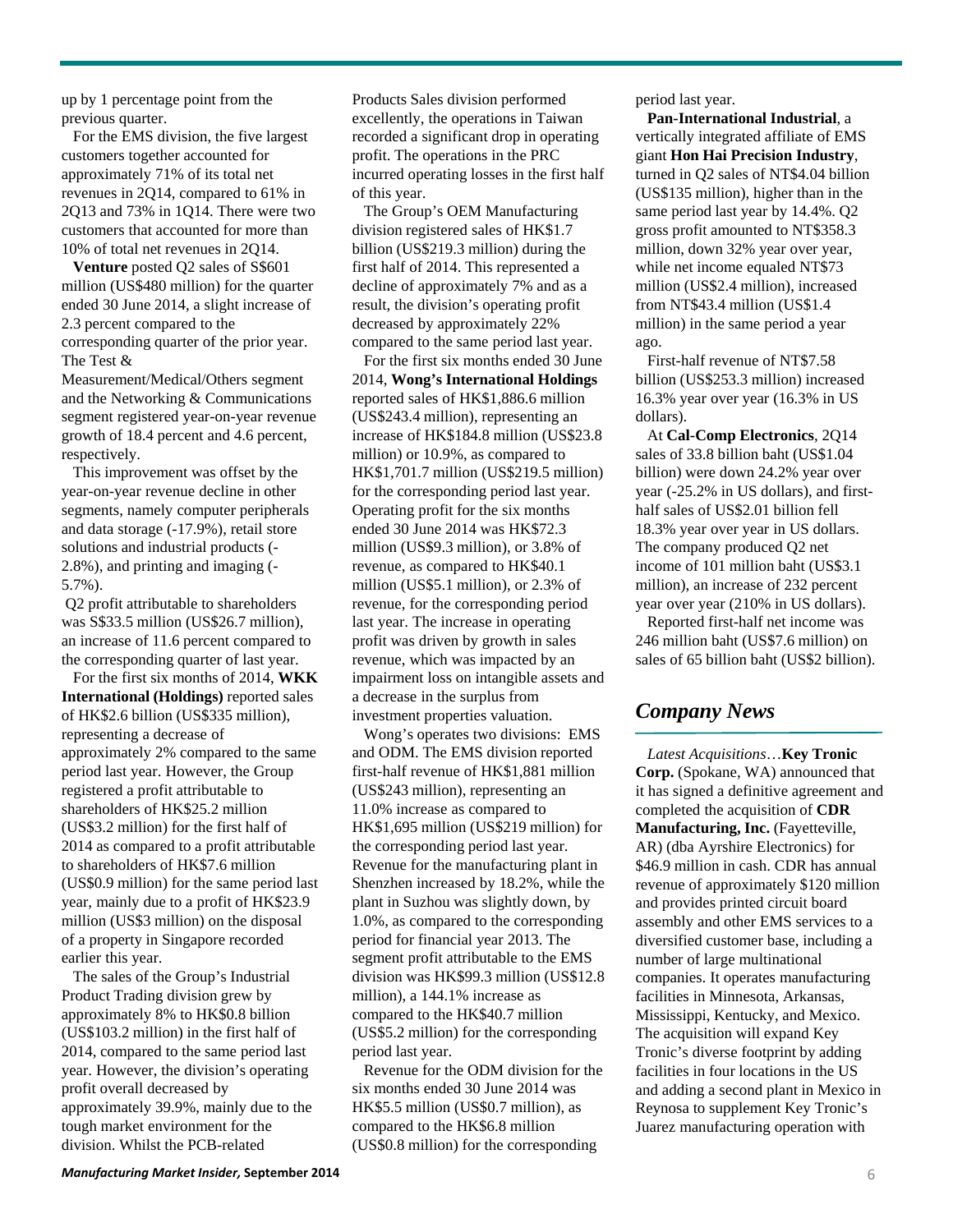engineering, plastic molding, metal forming, and final product assembly capabilities. …**Nordson Corp.**  (Westlake, OH) has acquired **Dima Group B.V.** (Netherlands), manufacturer of conformal coating, dispensing, and surface-mount technology (SMT) equipment for the global electronics assembly market. The acquisition will add depth to Nordson's tiered product offering, strengthen multiple customer relationships, and add to its overall application expertise. Dima will operate as part of Nordson's Advanced Technology Systems segment, as reported by *Evertiq.* … A privately held EMS provider, **Libra Industries**  (Mentor, OH), has acquired **Focus Manufacturing** (Willoughby, OH), which produces precision-machined parts, sheet metal, assembled components, and complete enclosures with integrated electronics. Under the agreement, Libra Industries will benefit from Focus Manufacturing's worldclass metal fabrication capabilities, while Focus Manufacturing will continue operations under its own name. … **TTM Technologies** (Los Angeles, CA) has acquired **Viasystems** (St. Louis, MO) for \$368 million. Under the agreement TTM Technologies will pay more than \$250 million in cash and stock for Viasystems which currently has a market capitalization of \$245 million. The acquisition of Viasystems is expected to provide a number of benefits to TTM, including expanding TTM's presence in the medical, industrial and instrumentation, and aerospace and defense segments, and increasing TTM's customer and end market diversity.

#### **Flextronics Partners with Norwegian Thin Film Electronics**

EMS provider **Flextronics International** (Singapore) has entered into a partnership with **Norwegian Thin Film Electronics** (Oslo, Norway), expanding Flextronics's Open Innovation Platform offering. Thin Film Electronics is the leading innovator in the world for printed

electronics, the next technical manufacturing step in the evolution of PCB assembly. The subject is fully explored in *New Venture Research's* seminal report, *The Worldwide Printed Electronics Market – 2013 Edition* (see http://www.newventureresearch.co m/products-services/reports/), which describes the manufacturing technology, materials science, and most promising applications emerging in transportation, medical, consumer packaging, and aerospace.

As part of the agreement, Flextronics will further expand its Open Innovation Platform with the addition of Thin Film's technology, and offer Thin Film's printed electronics products and solutions including rewritable memory, integrated smart label systems, and printed NFC tags— to its customers, as reported by *Evertiq*.

#### **Foxconn Invests in its Shanxi Factories**

**Foxconn Technology Group**  (New Taipei, Taiwan) will invest at least 5 billion Yuan (\$814 million) into its factories in northern China's Shanxi province amid the world's largest contract electronics manufacturer's push into electric vehicles, as reported by *Bloomberg*.

Foxconn is cooperating with companies such as **Tesla Motors, Inc.** (Palo Alto, CA) and **China United Network Communications Corp.** (Shanghai) that are capitalizing on China's drive to boost production and usage of newenergy cars, which includes electric, hybrid, and fuel-cell vehicles. The Chinese government is considering providing as much as 100 billion Yuan to build charging stations and has already set a target for government procurement of electric cars.

### *New Orders*…**IEC Electronics Corp.** (Newark, NY) announced that it has received notification from an existing medical customer to

commence procurement of materials to support orders currently anticipated to be at least \$20 million, expected to ship over the course of IEC's fiscal 2015 year. … **Quanta Computer**  (Taiwan) has landed orders for **Acer**'s (Taiwan) 15-inch notebooks for 2015, which will account for 45–50% of Acer's overall orders. Quanta will become Acer's largest ODM partner and also the largest notebook maker in 2015, according to sources from the upstream supply chain. … **API Technologies** (Orlando, FL) has received a new, \$3.6 million order for microelectronics modules to be used in a major commercial airplane platform. The orders are scheduled for delivery throughout 2015.

#### **Firstronic Expands into Mexico**

Specialty EMS provider **Firstronic** (Grand Rapids, MI) has entered into a seventy-eight month contract for services in Mexico with the **Tecma Group** (Mexico) that will enable the firm to begin the assembly of electronic control units for industrial and automotive applications at its new Mexican manufacturing operations in Ciudad Juarez during the fourth quarter of 2014. The company's Ciudad Juarez facility will occupy 70,000 square feet of industrial space.

According to the company, the expansion will enable it to meet customers' local content requirements, as well as to reduce logistics costs and lead times, and to expand the flexibility of its service. … **Primax Electronics** (Taiwan) will invest US\$40 million to expand production capacities for audio devices and smart phone–use CCMs (compact camera modules) at its factories in Chongqing, western China, and Dongguan, southern China. The expansions will be completed in the second quarter of 2015, according to the company. Primax said it has obtained CCM orders from first-tier China-based smart phone vendors. Along with increasing revenues from CCMs and audio devices, the revenue proportion for PC peripherals, mainly keyboards and mice, has dropped to about 45%.